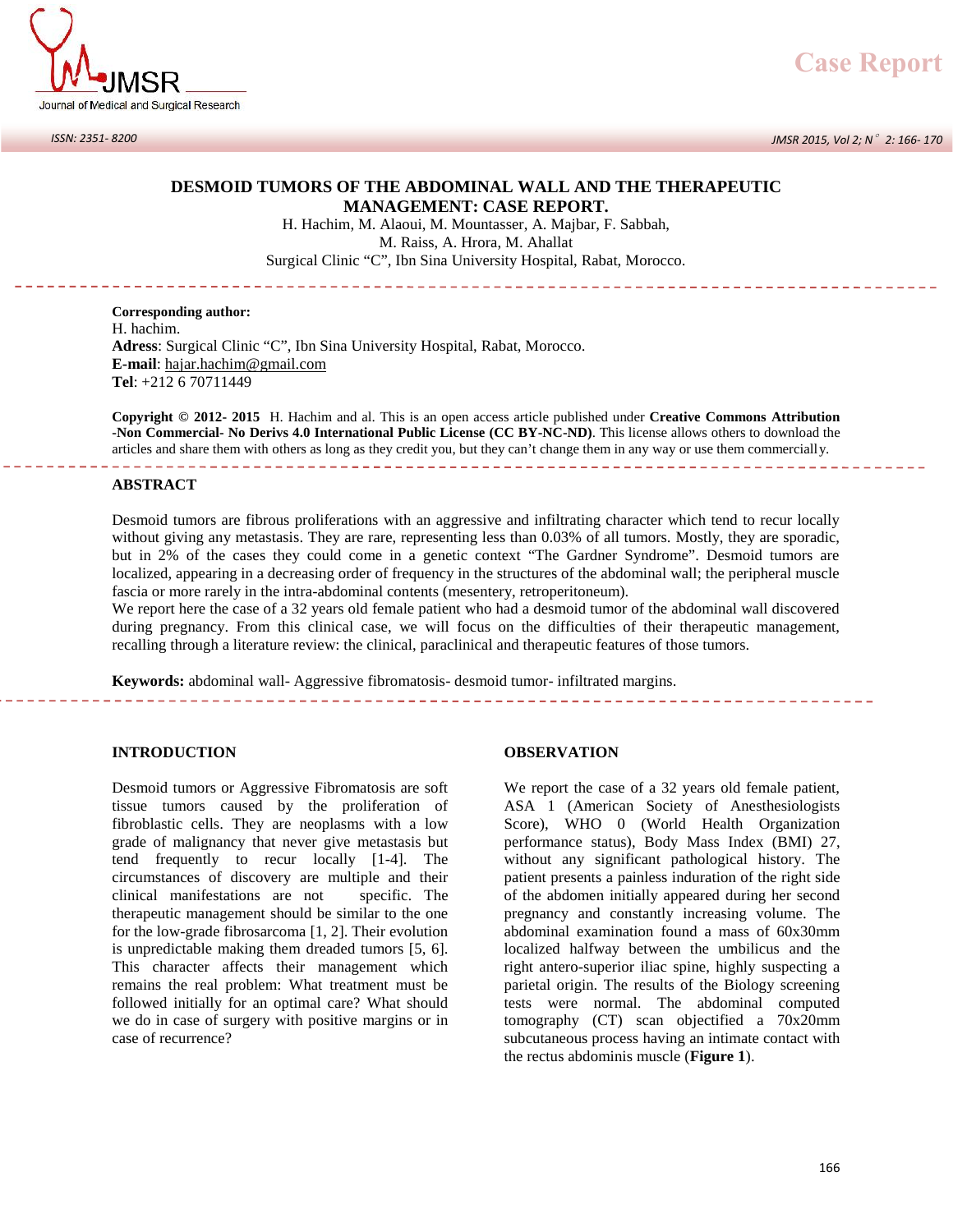







Figure 1 A, B: Computed tomography showing the abdominal wall tumor

The patient had an "en bloc" resection taking the whole process with the skin, the sub- cutaneous tissue and the superficial fascia of the rectus abdominis with 2 cm of safety margins that are macroscopically healthy. The patient did not need any parietal reconstruction and the closure process was made by simple sutures. The pathological result showed a desmoid fibromatosis with invaded margins (R1). A complementary surgery and/or adjuvant radiotherapy were discussed with our patient who opted for just a clinical and radiological surveillance. A gastrointestinal endoscopy and a total colonoscopy were made as part of the exploration of a possible Familial

Adenomatous Polyposis (FAP) associated, but they revealed no abnormalities.

A control CT scan was performed 6 months after the surgery and showed just remnant scars without any parietal process (**Figure 2**). The surveillance policy was maintained for another year by performing every 3 months ultrasounds that revealed no local recurrences or any abnormalities.



**Figure 2 :** Computed tomography 6 month after the surgey showing remnant scar without recurrences.

# **DISCUSSION**

As already mentioned, desmoid tumors are rare neoplasms representing less than 0.03% of all tumors [7]. They are either sporadic or part of a genetic syndrome. They are localized in a decreasing order of frequency at the abdominal wall (49%), extra abdominal (43%) or intra-abdominal 8% (mesentery, retroperitoneum) [8]. According to Reitamo et al, they can be divided into 4 groups: Juvenile tumors; women's procreative period tumors; tumors of menopause and tumors of the elderly period (without discrimination between genders).

Several factors have been implicated in their genesis [1, 3, 9]

Incidence of genetic factors [1, 2, 7, 10, 13] in patients with FAP [7, 11, 14] or carriers of the Gardner Syndrome [1,15] increases compared to the general population. Hormonal factors [1, 2, 7, 15] and specifically the estrogen stimulation (procreation period, pregnancy or oral contraception) also increase their incidence. Surgery for FAP or any kind of surgery in general can promote the occurrence of desmoid tumors on the old scars or the port sites [7, 16].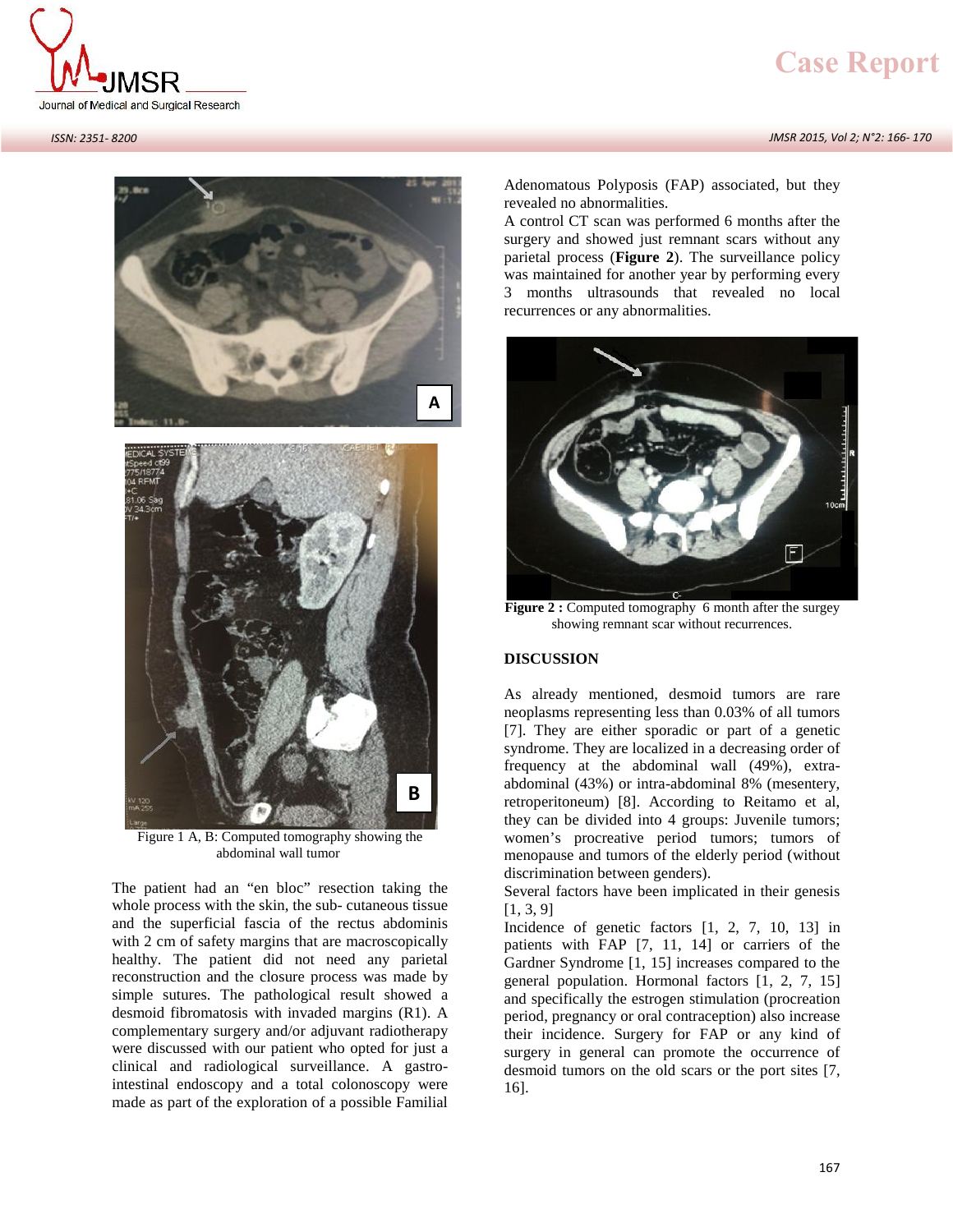

Their clinical manifestations changes according to their localizations, but over all they are painless masses, slowly evolving, causing a discomfort requiring finally a consultation. The angio CT scan is the main stay imaging test. It makes the diagnosis by showing a mass without clear limits with the same muscle density. The enhancement after the contrast administration is heterogeneous. The angio CT scan can also eliminates the fibro sarcoma by showing the absence of a highly developed neo -vascularisation [1, 2, 4, 7].

The gastro-intestinal endoscopy and the colonoscopy are systematic to eliminate an associated FAP and to have the right label: a sporadic tumor or a genetic context [11, 12]. For the post-operative surveillance, the Magnetic resonance imaging (MRI) is the best imaging test to explore the recurrences. It shows a heterogeneous mass, poorly limited, iso-signal to the muscles in T1 and hyperintense in T2 sequences and heterogeneously enhancing after the contrast administration [1, 2].

The biopsy is not recommended due to the boosting effect on the tumor growth. Although it remains indicated in case of unresectable tumor to confirm the diagnosis and initiate a treatment. The pathological result commonly shows a uniform proliferation of fibroblastic cells separated by collagen tissue without any necrosis or haemorrhage which differentiate them from the fibrosarcoma. Microscopically, the tumor proliferation extends up to 2-3cm in the peripheral tissue of the actually palpable mass making the R0 resection very difficult. The immune histochemistry shows a positive reaction on the muscle cells markers like the vimentin, the desmin, the S100 protein and the alpha-actin. The desmoid tumors can sometimes express positively the c-KIT marker rising more difficulties to determinate the right diagnosis.

There are other markers like CD117 antibodies and CD34 that are used to differentiate between desmoid tumors and other ethiology such as the gastrointestinal stromal tumors (GIST).

The oncological R0 resection  $+/-$  associated with a parietal reconstruction remains the mainstay of the treatment. A radical resection with margins that are macroscopically and histologically tumor free is the goal. This condition does not eliminate the recurrences which represent 27% even in R0 resection and 54% in R1/R2 resection [1]. A macroscopically healthy margin (R0) does not eliminate invaded margins (R1) at the pathological result due to the infiltrant character without any individualised capsule of the tumor [1, 17]. A partial resection with the aim of a cyto-reduction should be avoided because of the accelerating effect on the tumor growth.

When the radical resection comes with the cost of a major parietal defect, the reconstruction requires a multidisciplinary collaboration between the general and plastic surgeons. The objective is to protect the inta-abdominal contents, to ensure the parietal function while trying to maintain a satisfactory appearance.

Several therapeutic options are available such as: the controled healing of the wound; the muscle grafting or the cures by using prosthetic material. The radiotherapy allows a local control in case of unresectable tumors, invaded margins or recurrences [1]. Even after a R0 resection, it can reduce the recurrences from 28% to 6% [12]. Because of the influence of the estrogenic hormone as a possible etiological factor in the genesis of desmoid tumors, the prescription of a hormonotherapy based on the anti-estrogens (Tamoxifen), the progestins or the Gonadotropin-releasing hormone (GnRH) agonists have shown in several studies a shrinking effect on the tumor's volume[1,8,18].

Generally, desmoid tumors have a low chemo sensitivity, but the chemotherapy remains the last resort in cases of highly aggressive desmoid tumors, unresectable ones or resistant to the conventional medical treatment [19]. Several molecules are tested but the most commonly used are the anthracyclines which can give a stabilization of the tumor's volume over a long period or even a regression. 20 to 30% of the desmoid tumors express CD117 or c-Kit at the immunohistochemistry result [19, 20, 21]. In these particular cases, the prescription of Imatinib showed good results with a long stabilization period [22]. Recently, there were studies that evaluated the effect of Sorafenib on the desmoid tumors with promising results. Gounder et al establishes a retrospective review on 26 patients with desmoid tumors (clinical/radiological progression, recurrence) which were placed under Sorafenib 400mg/day as a firstline therapy (11patients/26) or after a median of 2 lines of prior systemic therapy (15patients/26) [23]. 70% of the patients reported a rapid clinical benefit: partial or complete resolution of the symptoms (pain, swelling...). At a median of 6 months of treatment, the Response Evaluation Criteria In Solid Tumors (RECIST) included 6/24 (25%) patients with partial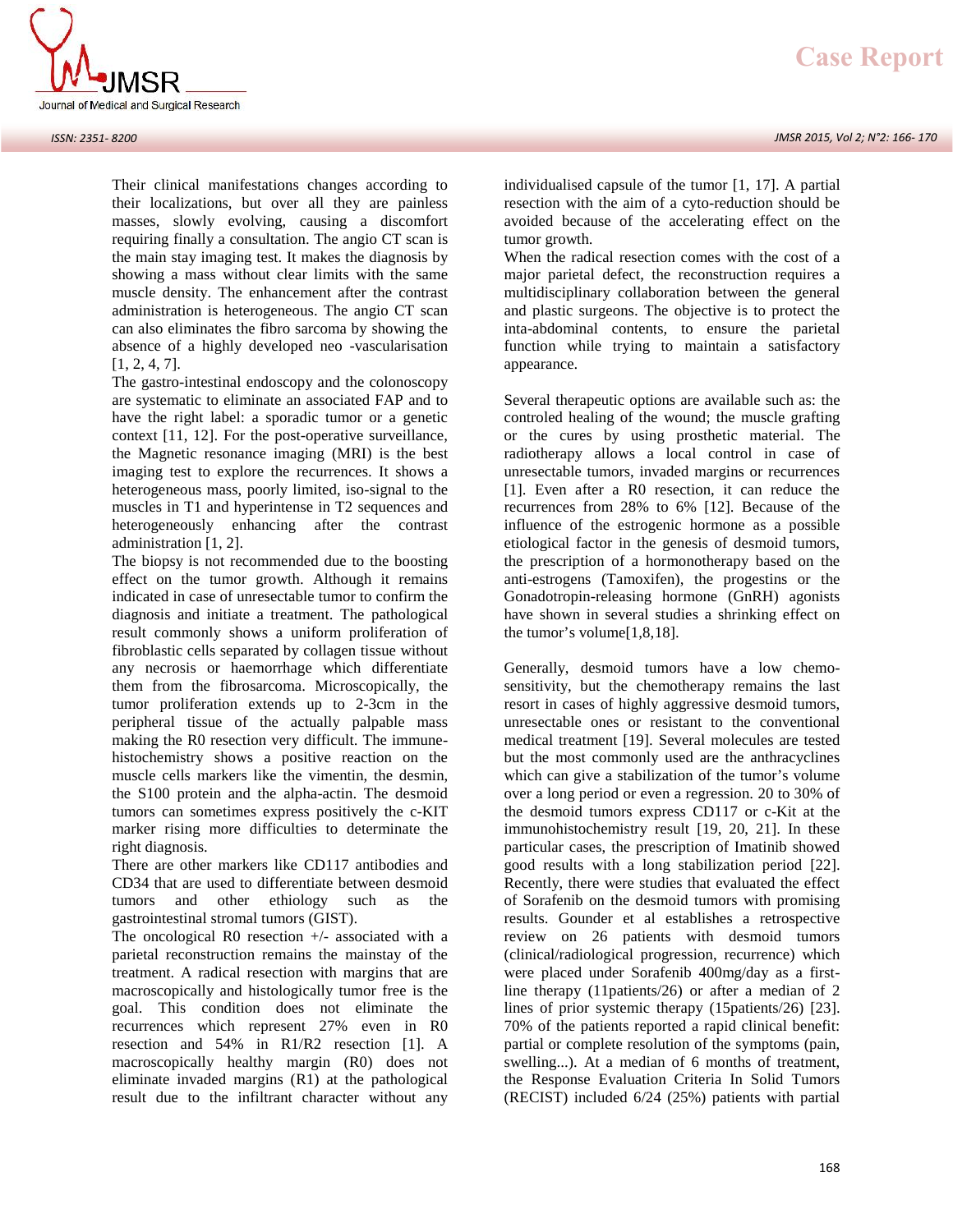

 *JMSR 2015, Vol 2; N°2: 166- 170*



response, 17/24 (70%) with stable disease, and 1 with progression. There was also a radiological benefit which was 30% decrease in T2 signal intensity in patient evaluated by MRI 12/13 (92%) patients [23].

Other medical treatments have also shown a good response, such as non steroidal anti-inflammatory drugs (NSAIDs), the Tumor Necrosis Factors (TNF), the Colchicine and the interferon by their anti-COX2 action and by inhibiting the growth factors [7, 8, 15,13].

The therapeutic abstinence with periodic clinical and radiological follow-ups is a significant and a defendable therapeutic option especially for asymptomatic patients with small desmoid tumors. In fact, there is a study about 27 non-operated patients who were initially put on simple surveillance: more than half of them (16 patients) have not progressed; a spontaneous regression was noticed in 5 of them and an increase in tumor volume was seen in 6 patients [24].

Other cases of spontaneous regression (although rare) have been reported in some series (especially in women after menopause or after oophorectomy). These results confirm the possibility of establishing "The wait and see" policy [25].

Our patient had a radical resection for curative purposes with macroscopically tumor free margins which returned invaded (R1) in the pathological result. "The wait and see" policy combined to a rigorous surveillance based on clinical and radiological examination remains a tenable option according to literature data in case of refusing a complementary surgery or radiotherapy. Our case has an 18 months follow-up without any recurrences.

#### **CONCLUSION**

Desmoid tumors are neoplasms, benign but locally aggressive. They mainly develop at the expense of musculo-aponevrotic structures of the abdominal wall. Their evolutionary pattern is unpredictable. The management is not codified and remains question of debate between the scientific communities. "The wait and see" policy seems to be a defendable option for no symptomatic patients, no FAP associated context or the refusal of any invasive treatments.

#### **ABBREVIATIONS**

**ASA**: American Society of Anesthesiologists Score. **WHO**: WHO performance status. **BMI**: Body Mass Index. **CT**: Computed tomography. **FAP**: Familial Adenomatous Polyposis. **MRI**: Magnetic resonance imaging. **GIST**: Gastrointestinal stromal tumor. **GnRH**: Gonadotropin-releasing hormone. **RECIST**: Response Evaluation Criteria in Solid Tumors. **TNF**: Tumor Necrosis Factor. **NSAIDs**: Non Steroidal Anti-Inflammatory Drugs. **Anti-cox2**: Anti Cyclo-oxygenase 2.

#### **REFERENCES:**

- 1. Mignot L. Les tumeurs desmoïdes. Orphanet encyclopédie, janvier 2002.
- 2. Cotte E, Glehen O, Monneuse O, Cotton F, Vignal J. Tumeurs desmoïdes associées à la polypose adénomateuse familiale. Gastroenterol Clin Biol 2004;28: 574-581.
- 3. Dequanter D, Gebhart M. Tumeurs desmoïdes. J Chir 2002;139:236-239.
- 4. Ricci A, D'Agostino G, Garavoglia M. Fibromatose abdominale (tumeur desmoïde). J Chir 2001;138:103.
- 5. L. Montagliani, V. Duverger. Les tumeurs desmoïdes. J.Chir 2008;145:20-26.
- 6. A.aïssa, R.Alouini-Mekki, A.Benabdallah,R.Enaifar,et Al. Mise à jour sur la prise en charge des tumeurs desmoïdes. Gynécologie Obstétrique et Fértilité 2012; 40:104-118.
- 7. Shields CJ, Winter DC, Kirwan WO, Redmond HP. Desmoid tumours. Eur J Surg Oncol 2001;27:701-706.
- 8. Reitamo JJ, Scheinin TM, Hayry P. The desmoid syndrome. New aspects in the cause, pathogenesis and treatment of the desmoid tumor. Am J Surg 1986; 151: 230 – 237
- 9. Okuno S. The enigma of desmoid tumors. Curr Treat Options Oncol 2006; 7:438-443.
- 10. Mignot L, Cottu P-H. Desmoid tumours. Oncologie 2002;4: 163-170.
- 11. Parc Y, Piquard A, Dozois RR, Parc R, Tiret E. Long-term outcome of familial adenomatous polyposis patients after restorative coloproctectomy. Ann Surg 2004;239:378-382.
- 12. Bandipalliam P, Balmana J, Syngal S. Comprehensive genetic and endoscopic evaluation may be necessary to distinguish sporadic versus familial adenomatous polyposis associated abdominal desmoid tumors. Surgery 2004;135:683- 689.